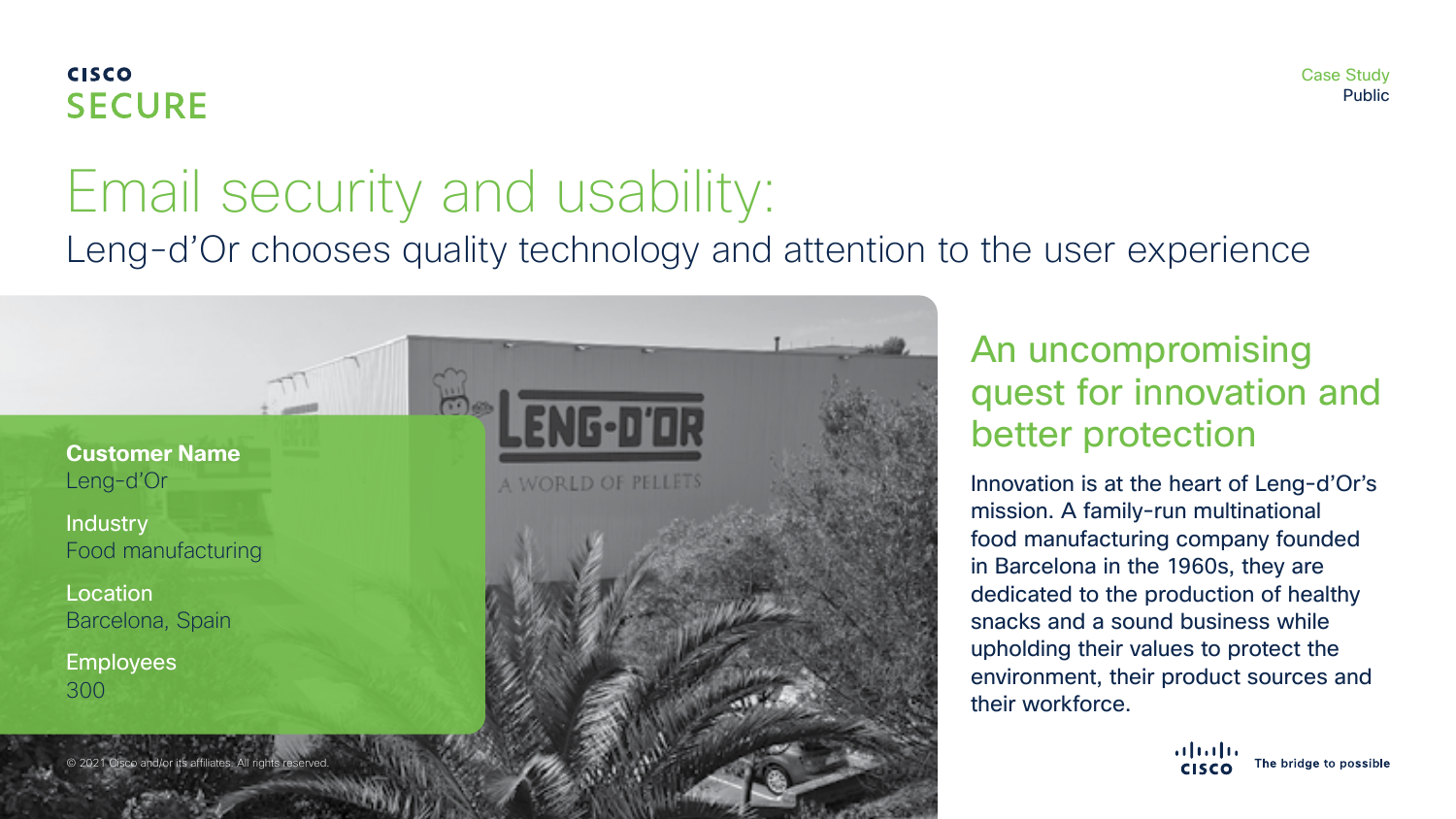During its 50 plus years of business many things have changed but the company's core values remain the same. Quality, pursued by complying with the highest standards and quality certifications; security, because the security of processes, data and people is crucial for a manufacturing company; innovation, in recognition of the importance of technology and its role in the development of the sector, and globalization. Spain was the birthplace of Leng-d'Or but its reach is now international, with its 300 employees spread across Spain, the United States, Singapore and Brazil and with global product distribution.

"We're continually making substantial investments in research and development, but what differentiates us is that we try to introduce innovation in all sectors of the organization," said Apolo Ruz, a member of the owner family and now General Manager of the company. "We're building new production sites where we'll try to use solar energy as much as possible, with the aim of

reducing energy consumption in order to achieve the lowest possible environmental impact."

"The trust of customers and the market must be constantly nurtured and maintained," explained Mr. Ruz. "In the past we've suffered several cyber attacks, and if our email domains were continually used to launch attacks it could undermine the trust built up over many years. We were mistakenly convinced that only the big companies are subjected to cyber attacks: we were wrong, it's a problem that affects and concerns everybody."

These attacks were the reason why the company began to pay close attention to protecting emails, in order to guarantee the security of its employees and the entire organization and to maintain the excellent reputation it has built up over the years with customers and suppliers.

"Email is a core asset of the company because it's the tool we use to communicate with our stakeholders, employees, and suppliers."

Apolo Ruz, General Manager

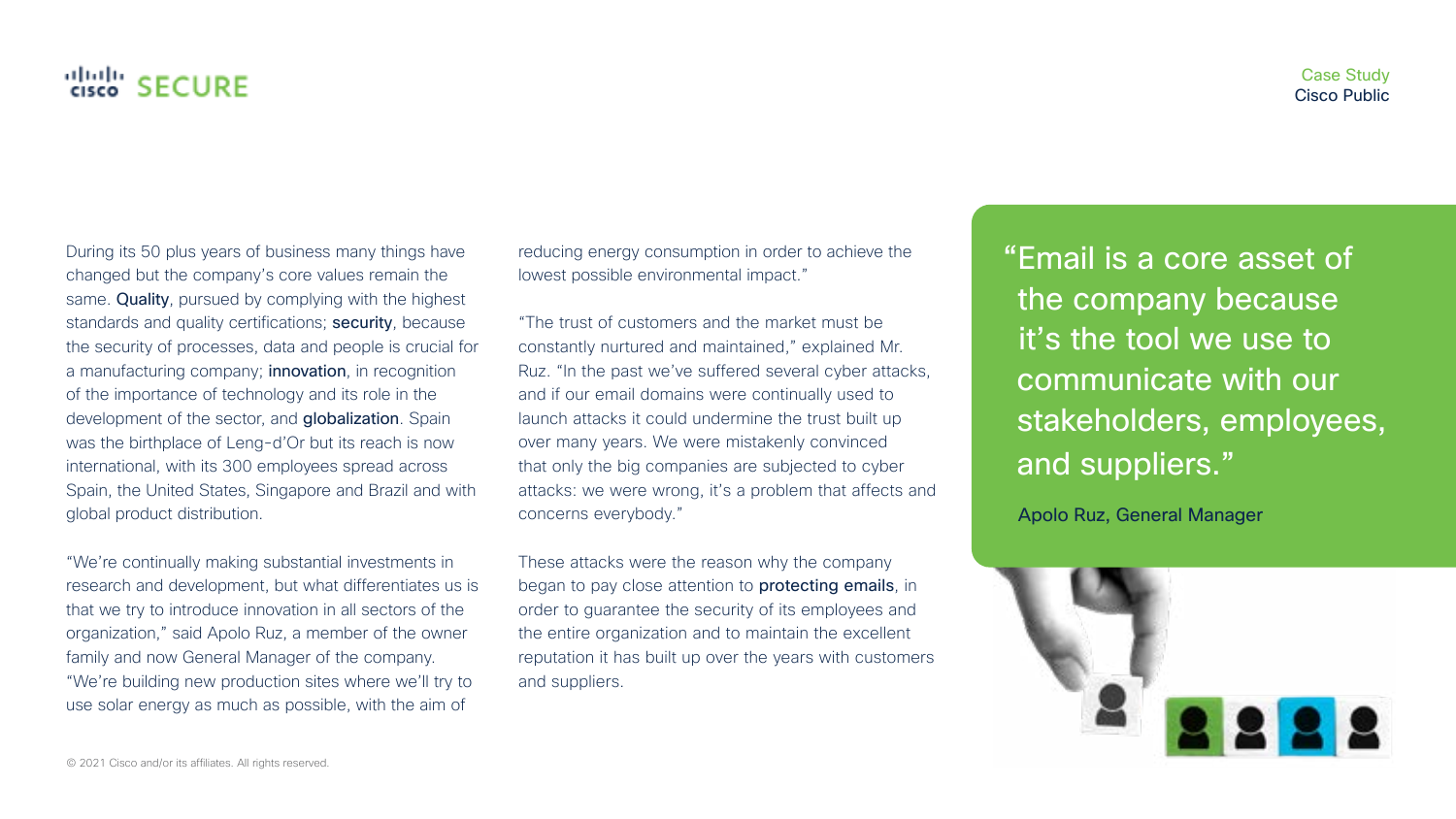### "<sub>cisco</sub>" SECURE

#### Case Study Cisco Public



### **Challenges**

- Countering the several cyber attacks that took place via email
- Protecting the corporate email system and safeguarding brand reputation
- Freeing up the time of employees who had to spend 20 to 30 minutes a day cleaning up their inboxes from spam



### **Solutions**

- Cisco Secure Email
- [SecureX](https://www.cisco.com/site/us/en/products/security/securex-platform/index.html)
- Umbrella
- Cisco Secure Endpoint



### **Results**

- Monitoring all incoming and outgoing events on the network in real time
- Robust, efficient and userfriendly email system
- Reduced stress for IT department and employees and increased productivity for all

"If we didn't have an advanced email security system, our work would be seriously affected. Email is an open door to the world. [Cisco Secure Email](http://www.cisco.com/go/emailsecurity)  is our gatekeeper, it protects our home and ensures that no unwelcome guests can enter it." Apolo Ruz, General Manager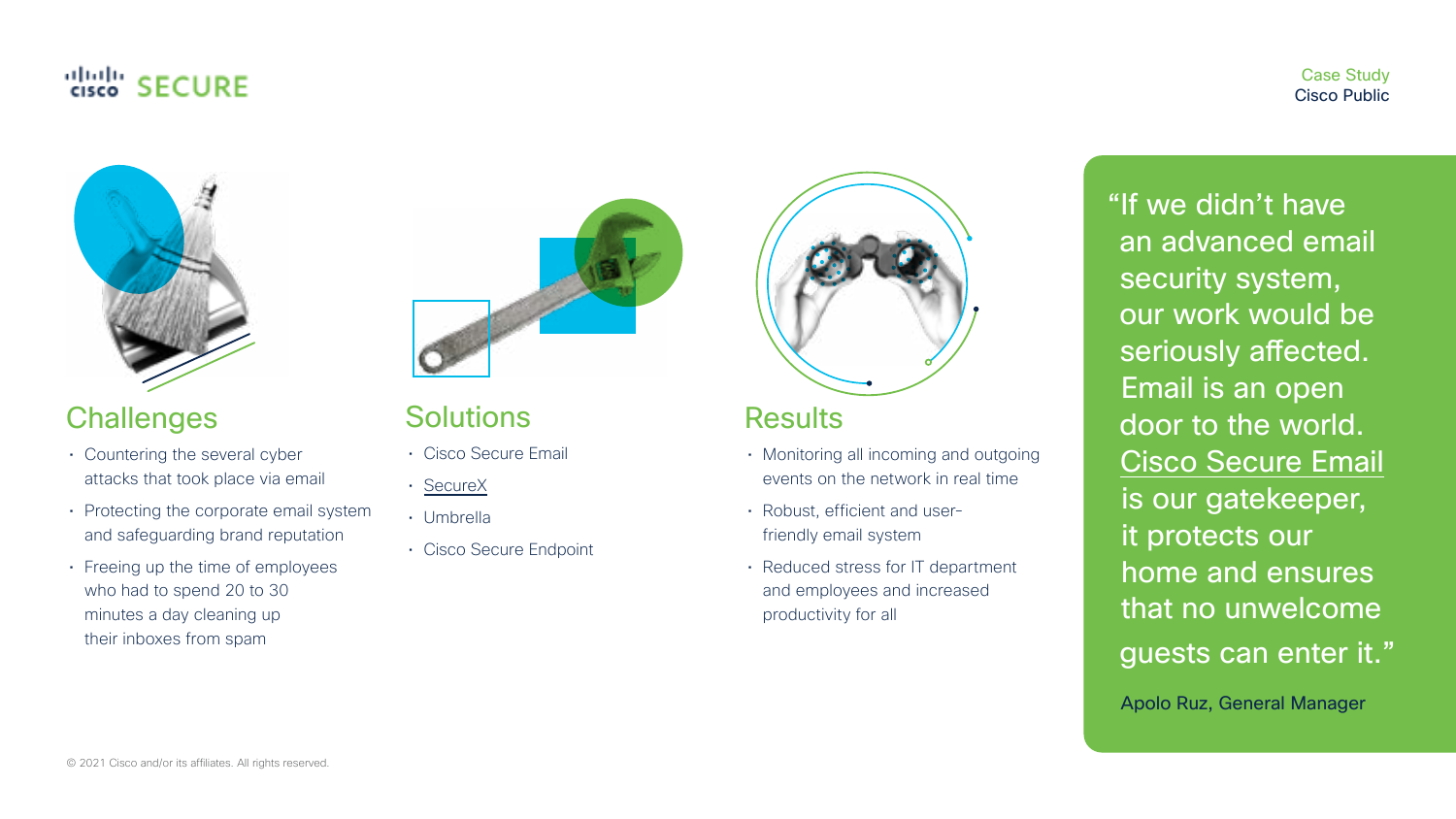#### Case Study Cisco Public

#### Beyond antivirus: How a comprehensive email security solution bolsters productivity

Enric Cuixeres, IT Manager at Leng-d'Or, described the path that led them to select Cisco Secure Email from among the many solutions on the market.

Can you imagine what it means in terms of productivity to be able to block 85% of the emails that previously passed through our protection systems unscathed and forced people to spend at least 20 to 30 minutes of their time, every day, to delete them?

Our inboxes are now clean. This means less stress for the IT department, less stress for our staff generally and a notable increase in productivity for everyone."

Given the nature of its business, Leng-d'Or never sleeps. Its IT department is tasked with providing the technology infrastructure required to guarantee robustness and security, helping the company to produce 24 hours a day, 365 days a year, and driving compliance with industry standards.

"I arrived at Leng d'Or five years ago, in 2016. In my previous job at a large construction company, I'd already had the opportunity to work with Cisco networking products, though not its security solutions.

Convinced of the validity and quality of their solutions, and after evaluating and comparing a variety of options we chose Cisco Secure Email because of its rich portfolio and it's ability to provide an end-to-end solution integrated at the network, cloud, email, and endpoint level.

Before Cisco Secure Email was adopted Leng d'Or were using a classic Symantec antivirus and having huge problems with spam. They also suffered several spoofing attacks. Of the approximately 150,000 emails we inspected each week, 40% had to be deleted because they were phishing attacks.

Today, thanks to the Cisco security appliances, we no longer have these problems. Incoming mail is effectively filtered, thanks to the reputation filtering service that helps us distinguish legitimate email senders from the spammers.



Enric Cuixeres, IT Manager at Leng-d'Or

"It sounds as though I'm describing a 'perfect world', but for us it's a reality. Cisco products work perfectly."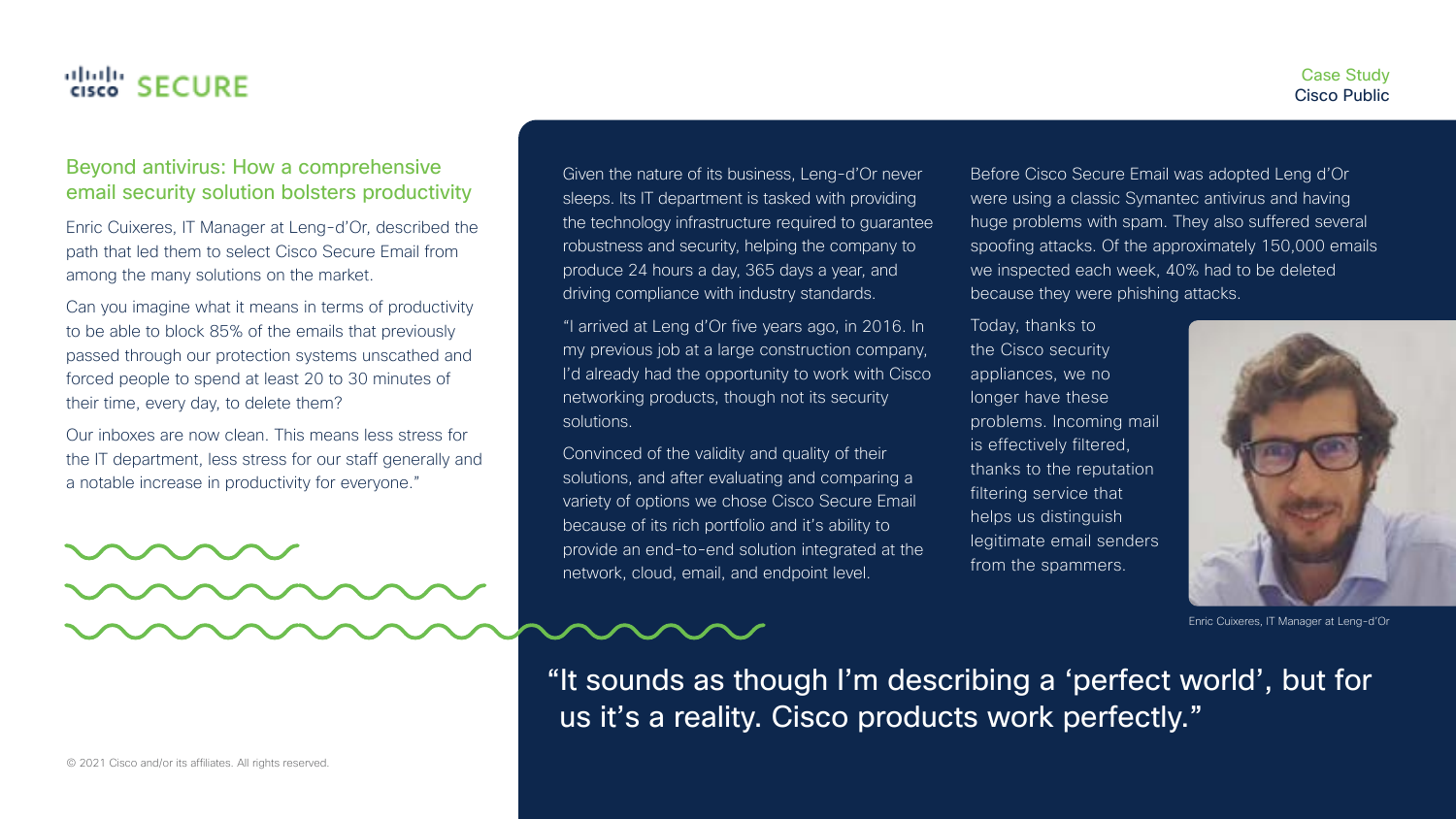

Integration that provides increased efficiency

All the security products we have implemented–from Cisco Umbrella to Cisco Secure Endpoint–are integrated thanks to the Cisco SecureX platform, which greatly facilitates my work and that of my team. Within Cisco SecureX, visibility and automation are definitely the most valuable features for us, together with the powerful analytical tools of Cisco Talos which are constantly detecting and updating protection against new threats.

We've been working with Cisco technology for over 4 years now and our trust in the vendor has grown day by day as the effectiveness of the solutions and their responsiveness has consistently impressed. So, step by step our sense of protection has also increased."



Safeguarding brand reputation

"Email security is crucial for our organization. We use our Cisco security appliances in two ways: checking inbound emails and safeguarding our outbound emails.

Let me clarify that: we believe it is very important to verify that outgoing emails addressed to customers and suppliers will not be classified as suspicious or fraudulent and that they won't end up on the famous spam lists. It's a question of reputation, which is very important to us, and Cisco technology enables us to carry out those checks."



#### A secure, robust and user-friendly solution

"The impact that email security solutions have on people is clearly shown by what our internal surveys are telling us."

Leng-d'Or is an organization that cares about people, so it pays particular attention to determining whether the tools it provides and the work environment are compliant and facilitate professional development.

"Our employees know that our data and email protection system is robust and effective: when they have to make certain purchases, a plane ticket, for example, they much prefer to use the corporate network rather than the one they have at home. They know it will protect their data and their transactions better.

Another fundamental aspect for us is striking a balance between security and usability: the email protection system we've adopted is user-friendly, it doesn't obstruct the user who can get on with their work without the fear of being continually blocked."

# "Today I can monitor all the incoming and outgoing events that take place on our network, in real time."